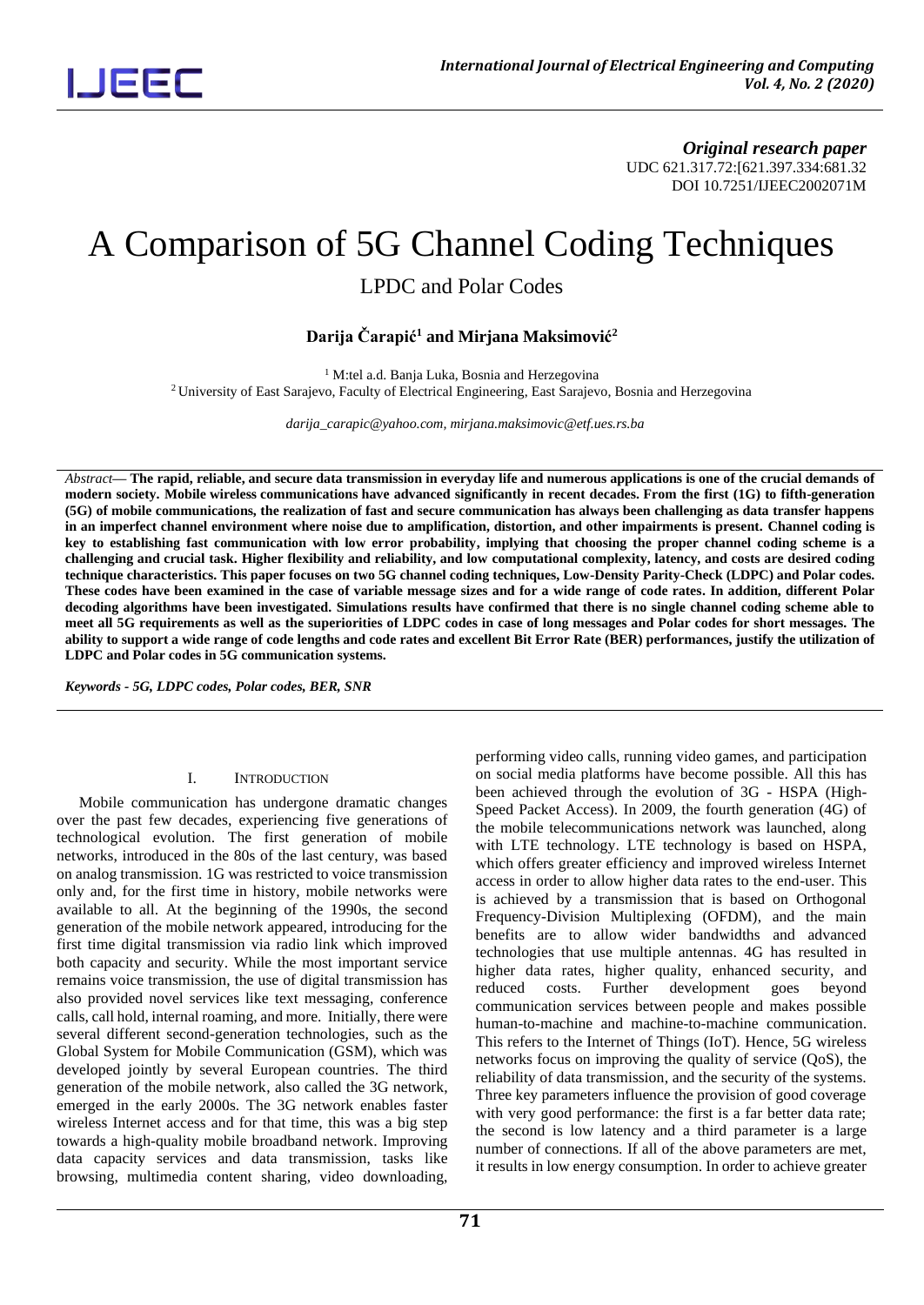bandwidths, improved capacity, and energy efficiency, the 5G relies on spatial multiplexing, massive multi-user multipleinput-multiple-output (MIMO) techniques utilization with millimeter-waves (mm-waves) in small cell geometries [1-4].

In order to ensure fast and reliable transmission of data, channel coding, or forward error control coding (FEC) plays an important role in the network. Since errors occur during the transmission of data, due to a number of factors in mobile communications, such as noise or signal attenuation, their detection and correction are of immense importance. In previous generations of mobile networks (3G and 4G), turbo codes were used because they performed well and were reliable. In 5G, the 3rd Generation Partnership Project (3GPP) decided to use Low Density Parity Check (LDPC) codes and a relatively novel type of channel coding – Polar codes. The reason for this change in channel coding methodology was a significant coding delay due to numerous processing iterations required for turbo codes. They were therefore challenging to use in 5G, where high speeds and low delays were paramount. Since no type of code can satisfy all the strict requirements of the 5G, it was decided to use these two code types. In summary, LDPC and Polar codes have been chosen due to their excellent Bit Error Rate (BER) performance and fast encoding and decoding procedures [5]. Polar codes are a fairly simple method of encoding and decoding and are able to reach channel capacity. However, they introduce a little higher latency. LDPC codes, in addition to lower latency, also use the available bandwidth better than Polar codes [6].

Having in mind that there is no single channel coding candidate able to meet all 5G requirements and that not choosing channel coding technique correctly lead to poor mobile network performances in terms of coverage, data rates, capacity, and QoS [7, 8], the research devoted to the selection and implementation of appropriate channel coding techniques is crucial. Hence, this paper is organized as follows. A short overview of 5G is given in Section II. Section III presents 5G channel coding schemes while simulation results (BER vs Signal-to-Noise Ratio (SNR) graphs for both, LDPC and Polar codes, in the function of variable code block lengths and code rates) are shown in Section IV. In addition, the influence of different Polar decoding algorithms on BER performance have been investigated. A summary of the performed research and directions for future research are provided in the Conclusion.

## II. AN OVERVIEW OF 5G

The 5G New Radio (NR) is being developed by the 3GPP as a new technology for radio access in the fifth generation of mobile networks. The original time frame for developing the standard was set in March 2017 at RAN#75. There are two releases, Release-15 and Release-16, while Release-17 is expected in 2021. The first set of specifications, Release-15, was finished in June 2018, while the second release was completed on July 3rd, 2020, slightly delayed by the pandemic [9-11]

This network as a base uses the LTE network to offer even higher throughputs and significantly higher wireless internet efficiency. Since LTE has served as a foundation for 5G NR, there are similarities between LTE and 5G NR. New radio networks are structured so that they are compatible with LTE, but with the aim of enabling higher spectral efficiency, shorter response time for the user plane, and greater traffic capacity.

Protocol architecture used in 5G NR is given in Fig. 1 and consists of user-plane protocols, for transfer of user data, and control-plane protocols, for transporting control signaling information [12, 13]:



Figure 1. 5G protocol architecture: a) 5G user-plane protocol stack; b) 5G control-plane protocol stack

- The Non-Access Stratum (NAS) layer exists within the 5G control plane protocol stack and it manages and maintains communication sessions to persist as the user moves across the network (e.g., registration, authentication, location update, and session management).
- Radio Resource Control (RRC) has several functions: broadcast of AS and NAS system information, paging, signal and data radio bearers' setup and maintenance, mobility functions, radio failure detection, recovery, etc.
- Service Data Adaptation Protocol (SDAP) has two main functions:
	- o a mapping between data radio bearer and QoS flow, and
	- o to mark the QoS ID of the uplinked and downlinked packets.
- Packet Data Convergence Protocol (PDCP) primarily improves the efficiency of the radio interface by compressing and decompressing IP data thus reducing total overload.
- Radio Link Control (RLC) transports upper layer Protocol Data Units (PDUs), corrects errors using Automatic Repeat Request (ARQ) methods, segments and re-segments Service Data Units (SDUs), etc.
- Media Access Control (MAC) is responsible for mapping between logical and transport channels,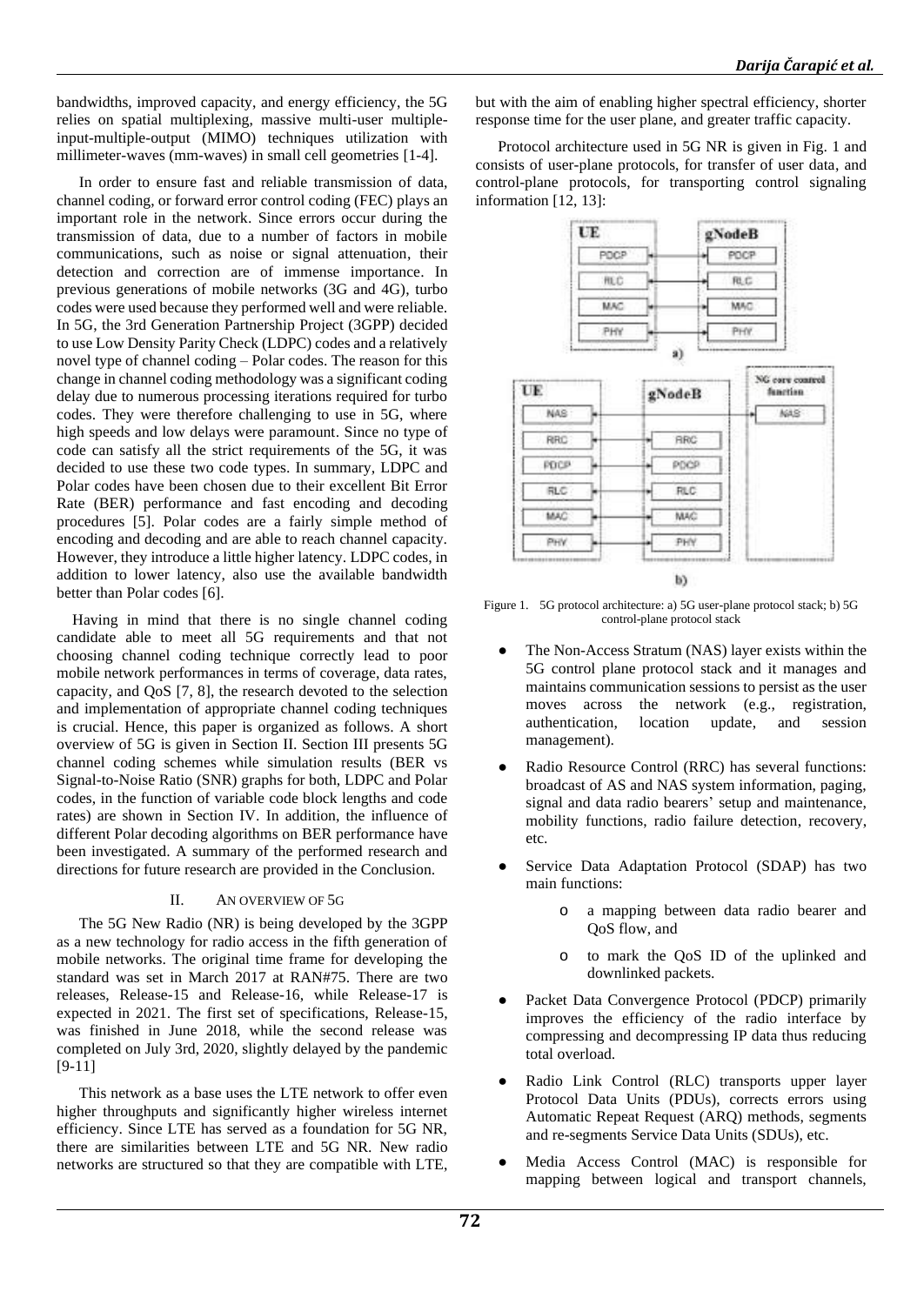

scheduling information reporting, correcting errors using Hybrid Automatic Repeat Request (HARQ), priority handling of UEs via dynamic scheduling, multiplexing and demultiplexing of upper layer PDUs, priority handling between logical channels of one UE and so on.

Physical layer transports all information coming from the MAC layer over the air.

5G network applications can be divided into three fundamental categories [7, 14, 15]:

- Enhanched mobile broadband (eMBB) represents a service improvement initially introduced by 4G LTE networks that allow higher data rates over a larger area. Such a network will provide a larger capacity for peak data rates for bigger crowds and moving users. This group of applications remains the most important as it is oriented towards communication between people. These types of applications are further challenged by the 5G network. For instance, hot spots require a higher data rate, a greater number of potential users, and the need for greater capacity. Furthermore, extensive coverage is required to allow mobility and a positive user experience.
- Massive machine-type communications (mMTC) this group comprises device-related applications and its specificity is a large number of interconnected devices communicating intermittently while exchanging small amounts of data. High data rates are not necessarily needed for such applications. However, they should be able to support asynchronous access (intermittent network access), high device density (about 200,000 per square kilometer, low data rates (between 1 and 100 kbps), cost-effective IoT endpoints with substantial battery life (over 10 years), cost-effectiveness, extended availability and low energy consumption [16].
- Ultra-reliable and low latency communications (URLLC) - this group of applications includes humaninitiated communications as well as critical machine communications that require communication with the least possible delay, ultra-reliability, and high availability. Typically, URLLC applications include applications related to 3D games, autonomous cars, critical applications in remote healthcare, and wireless control of industrial machines.

As a result, there are three main key performance indicators for a 5G network:

- peak data rates for enhanced mobile broadband (eMBB) should be greater than 10 GB/s,
- for massive machine-type communications (mMTC) more than 1 million/km2 connections are needed, and
- latency for ultra-reliable low-latency communications (URLLC) must be under 1ms.

The actual specific minimum requirements for the 5G network are indicated in Table I [9].

| TABLE I. REQUIREMENTS FOR 5G NETWORK [9] |
|------------------------------------------|
|------------------------------------------|

| Metric                     | Requirement                                                            |
|----------------------------|------------------------------------------------------------------------|
| Peak data rate             | DI: 20GB/s<br>UL: 10GB/s                                               |
| Peak spectral efficiency   | DL: 30b/s/Hz (assuming 8 streams)<br>UL: 15b/s/Hz (assuming 4 streams) |
| User experienced data rate | DL:100MB/s<br>UL: 50MB/s                                               |
| Area traffic capacity      | Indoor hotspot DL: 10Mb/s/m2                                           |
| User plane latency         | eMBB: 4ms<br>URLLC: 1ms                                                |
| Control plane latency      | 20ms (encouraged to consider 10ms)                                     |
| Connection density         | 1 million devices per km2                                              |
| Reliability                | 99.9999% success prob.                                                 |
| Bandwidth                  | $> 100$ MHz; up to 1 GHz in $> 6$ GHz                                  |

#### III. 5G CHANNEL CODING SCHEMES

In short and simplest terms, a communication system is anything that can transport information between two entities. This process of transport is called communication. In our specific case, we are dealing with a digital telecommunications system which means that information is transferred in digital form over a telecommunications network consisting of different transmission systems, relay stations, and terminal equipment [17]. One of the main obstacles to this type of communication has to do with the physical problems associated with the transmission of radio waves. Such a way of carrying information suffers from fading and interference. Fading occurs when a receiver receives several versions of the same signal that have crossed different paths (multipath propagation), or the signal is shadowed by obstacles on its way. In multipath propagation, different versions of the same signal have undergone different attenuations, delays, and phase offsets that can amplify or weaken the signal [18]. All this results in communication errors so that the data sent is not the same as the data received.

In 1948, Shannon demonstrated that error-free communication over a channel with noise is possible if the rate of transmission of information is less than or equal to the channel capacity boundary [19]. After that, scientists from around the world were trying to introduce a new method of transmission that would approach the maximum possible capacity presented by Shannon's theory. Reaching the maximum channel capacity boundary is possible by using channel coding, along with encoding and decoding. In that case, the communication system looks like in Figure 2.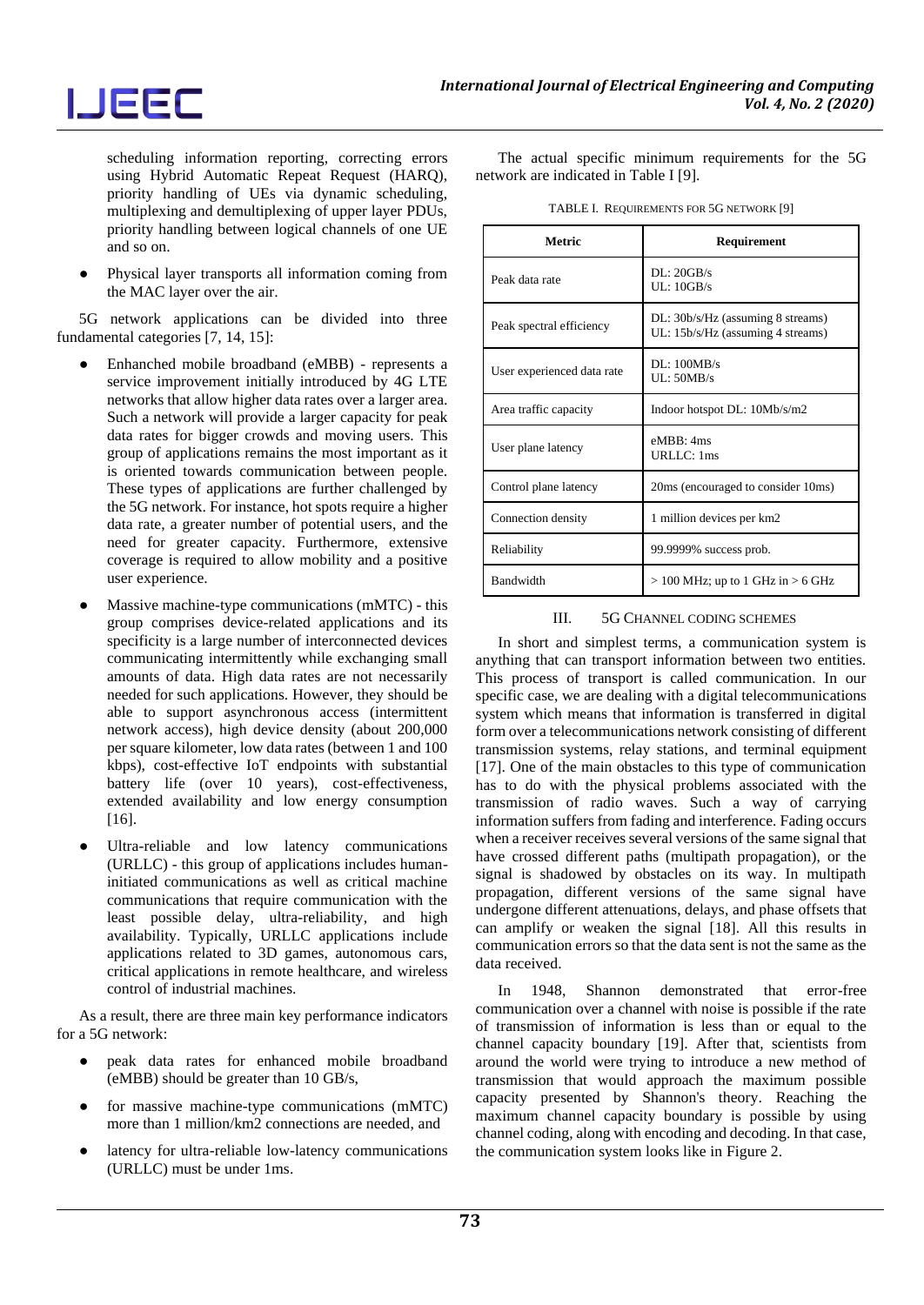Coding makes communication better because it adds redundancy to the data. Although additional information is appended, the relative number of valid transmitted alternatives is smaller. This implies that it is more easygoing for the receiver to discriminate between transmitted alternatives since the distance between valid codewords has increased. When a not valid codeword is received, the receiver can reasonably safely decode to the closest valid codeword. In terms of distance measurements, two common types are Hamming distance and Euclid distance.



Figure 2. Channel coding position in a communication system

As a result, channel coding offers the following advantages:

- it reduces the energy requirements on both sides of the communication channel. For a mobile device, this is particularly important because it is powered by a battery.
- less latency introducing retransmissions occurring on receipt of data that cannot be corrected,
- increased link capacity as more noise from more data transmitted via a link can be tolerated, and
- an effective channel coding system makes it possible to obtain higher data rates.

In this paper, two types of coding schemes used in the 5G network are presented: LDPC and Polar codes. LDPC codes are mainly used for user data whereas Polar codes are used for downlink and uplink transmission of control information.

#### *A. LDPC code*

The LDPC code was originally introduced in 1962 by Gallager [20] in his doctoral dissertation. At that time, it was too computationally complex for all practical applications, so it remained relatively unknown for a long time afterward. Mackay [21] re-discovered the Gallager codes in 1997 and demonstrated that their performance is very close to the Shannon boundary. Furthermore, the researchers have produced new LDPC codes, known as generalizations of Gallager's LDPC codes, that perform better than the original ones [22].

LDPC code is based on a sparse parity check matrix,

$$
H = n \times m,\tag{1}
$$

which consists of low-density '1's. As a result, coding and decoding are less complex and more reliable. In addition, the parity check matrix can be shown as a Tanner graph where each row corresponds to the check node  $(CN_n)$  and each column corresponds to the variable node  $(VN<sub>m</sub>)$ . Relations between CNs and VNs depend on the number of '1's in the matrix (Fig. 3). The three main characteristics of the parity check matrix H are: base graph, lifting size and cyclic shifts which are applied

to the edges of the graph [8]. In the case of NR, two base graphs are defined [23]: Base graph 1, whose size is 46 x 68, and Base graph 2, with a size of 42 x 52.



Figure 3. Tanner graph [23]

Information bits in base graphs correspond to the first 22 columns of base graph 1 and 10 first columns of base graph 2. Selecting the base graph depends on the code rate and the length of the message sent.

Besides base graphs, there are eight sets of lifting sizes, which correspond to a large number of code rates and information block sizes. For a base graph, there are eight sets of parity check matrices, which define eight sets of cyclic shifts, one per set of lifting sizes [8].

There are two methods of LDPC encoding [24]. First, the preprocessing method, which uses the generator matrix G which corresponds to the parity check matrix H. This method is used for encoding vector of size 1 x q where q is the number of bits of the random message. The second method is even simpler than the previous one since the parity check matrix H is used directly which makes this type of method more effective.

In addition, there are two types of decoding algorithms [24]. In case of hard decision, a bit-flapping algorithm is used and in case of the soft decision, the channel will use a Sum-Product Algorithm (SPA). The second one is often called the messagepassing algorithm. It is based on passing messages between CNs and VNs in each iteration until the decoding process is completed. This kind of processing causes this algorithm to be an iterative decoding algorithm.

#### *B. Polar codes*

The polar codes were revealed for the first time in 2009 [25] by Arikan Erdal at Bilkent University in Ankara, Turkey. The reason they were accepted so rapidly is their ability to achieve maximum channel capacity. Moreover, the encoding and decoding processes are much less complex. The codes are based on the concept of channel polarization [15], where polarization increases with longer blocks [26]. The main idea is to split the channel of capacity I(W) into N channels with capacity zero or one. I(W) number of channels will become perfect channels with no noise and the rest,  $1 - I(W)$  will become completely noisy. This is obtained by applying the polarization transformation recursively. Noiseless channels are then employed for data transmission [15]. Inputs of channels that are completely noisy are frozen to one or zero.

If the length of polar codes is N and code rate R, there will be K=N×R information bits. The encoding is done with the encoder whose length is N as well.  $N - K$  positions are frozen bits. The maximum code length is  $2<sup>n</sup>$ , where n is different for uplink and downlink. For the uplink, n ranges from 5 to 10, and for the downlink, n ranges from 7 to 9, including limit values [23]. The encoder is given by Kernel (2) [24]: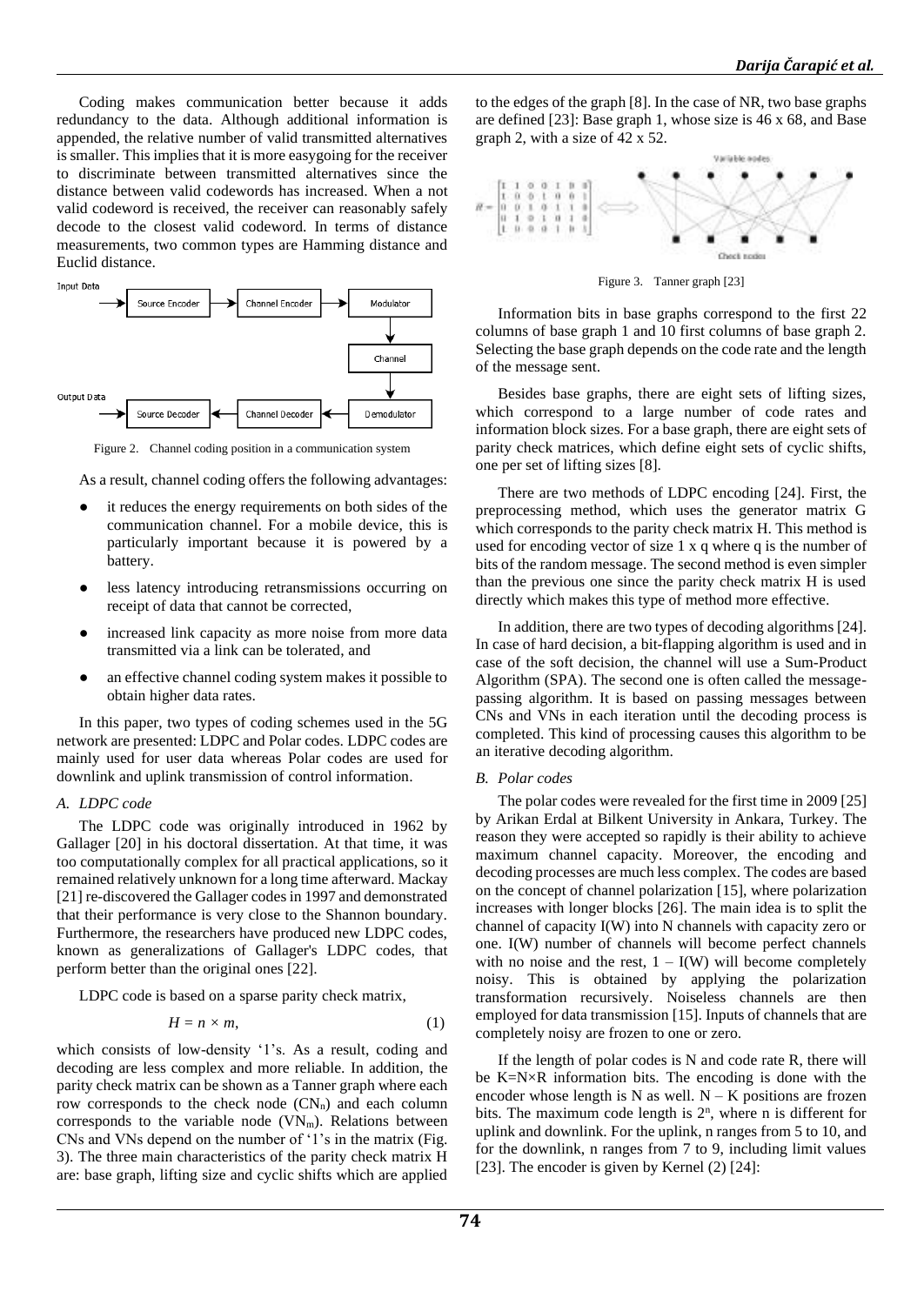$$
\overline{\phantom{a}}\overline{\phantom{a}}\overline{\phantom{a}}\overline{\phantom{a}}\overline{\phantom{a}}\overline{\phantom{a}}\overline{\phantom{a}}
$$

$$
F = \begin{bmatrix} 1 & 0 \\ 1 & 1 \end{bmatrix} \tag{2}
$$

and it represents a polarization transform. If N is larger, the input is described as the Kronecker product of the above Kernel matrix with itself. If length is  $2<sup>n</sup>$ , then the encoder is given as:

$$
G = F^{\otimes^n},\tag{3}
$$

where G is a Kronecker product.

Polar codes in 5G NR are replacements for Convolutional Codes in LTE. One of the disadvantages of Polar codes is the insufficient testing of the practical application, as it has been discovered recently [26].

There are plenty of ways to decode Polar codes. In 2009, Arikan proposed the Successive Cancellation (SC) decoding algorithm [15]. Besides SC, there are also Successive Cancellation List (SCL) decoding, Cyclic Redundancy Check - Aided Successive Cancellation List (CRC-SCL) decoding, and Adaptive Successive Cancellation List (Adaptive-SCL) decoding [27].

Some other algorithms were initially considered, but 3GPP decided to use an SC-based decoder due to better error correction performance. The first issue that emerged was the issue of hardware implementation since soft information was given as likelihoods. The resulting instability was reduced by log-likelihood and ultimately it was eliminated with loglikelihood ratios (TLRs) [27]. Although the above issue has been solved and the algorithm applies to hardware and software applications, error correction performance is not ideal for medium lengths.

For this reason, a list-based decoding algorithm is applied. The main idea is to combine several SC decoders, which operate in parallel. Each path metric is calculated to choose more likely codeword candidates at every leaf node. Prior to this, the bit will be assessed as 1 and 0 at the same time, so that the number of codeword candidates doubles. The discarding of less probable candidates will limit the number of paths [27].

## *C. Channel coding and decoding steps*

Channels are frequency bands used to transmit various kinds of data via radio signals. There are different types of channels. The direction of communication is the first criterion, so depending on whether the data is transmitted from the user equipment (UE) to the NR base station (gNodeB) or vice versa, channels are classified into uplink and downlink channels [7]. Moreover, the channels can be differentiated depending on the type of data they transport. As a result, the channels are divided into data channels and control channels according to the type of data they transmit. User channels transfer user data, whereas control channels transport data used to establish and maintain user connections and their bearers.

Transport channels are mapped into proper physical channels. At the physical level, a signal is mapped to fitting physical time-frequency resources. The actual transmission of the data is going to be through those physical channels. There are three downlink and two uplink physical channels as listed in Table II.

TABLE II. PHYSICAL CHANNELS AND CORRESPONDING CODES

| <b>Physical Channel</b>                   | <b>Channel Coding</b> |
|-------------------------------------------|-----------------------|
| Physical Downlink Shared Channel (PDSCH)  |                       |
| Physical Uplink Shared Channel (PUSCH)    | <b>LDPC</b>           |
| Physical Downlink Control Channel (PDCCH) | Polar codes           |
| Physical Broadcast Channel (PBCH)         |                       |
| Physical Uplink Control Channel (PUCCH)   |                       |

## *1) Downlink channels*

As indicated in Table II, three types of physical downlink channels exist:

- Physical Downlink Shared Channel (PDSCH) carries different types of data to the UE, including user data itself, but is also responsible for carrying paging information, some of the UE-specific control messages coming from the upper layers, system information blocks, as well as some random access response messages. Channel capacity is split as a function of time and frequency. Coding and data rate are flexible due to the use of flexible coding schemes and adaptive modulation format that depends on current conditions such as SNR. PDSCH supports the Quadrature Phase Shift Keying (QPSK), 16 Quadrature Amplitude Modulation (QAM), 64QAM, and 256QAM modulation schemes [2, 28, 29].
- Physical Downlink Control Channel (PDCCH) is responsible for the transmission of Downlink Control Information (DCI), which are mainly scheduling decisions for PDSCH reception and grants for scheduling to enable data transmission on PUSCH. Its modulation format is QPSK and the coding scheme is Polar coding [2, 7, 28, 29].
- Physical Broadcast Channel (PBCH) transfers a portion of the system information required by the UE to connect to the network. It is a part of the synchronization signal block. The UEs obtain the Master Information Block (MIB) via this channel. With the control channel, PBCH supports time and frequency synchronization, which assists in the acquisition, selection, and re-selection of cells. The data format is fixed where one block extends over a Transmission Time Interval (TTI) of 80 ms. PBCH uses QPSK modulation. In addition, a cell-specific demodulation reference signal is transmitted over this channel which may assist in beam-forming [2, 7, 28].

Channel coding schemes for each of the physical downlink channels have few common coding steps as it is depicted in Figure 4 [30-32]:

The calculation of the CRC is used to detect errors. To enable forward error correction, CRC is first appended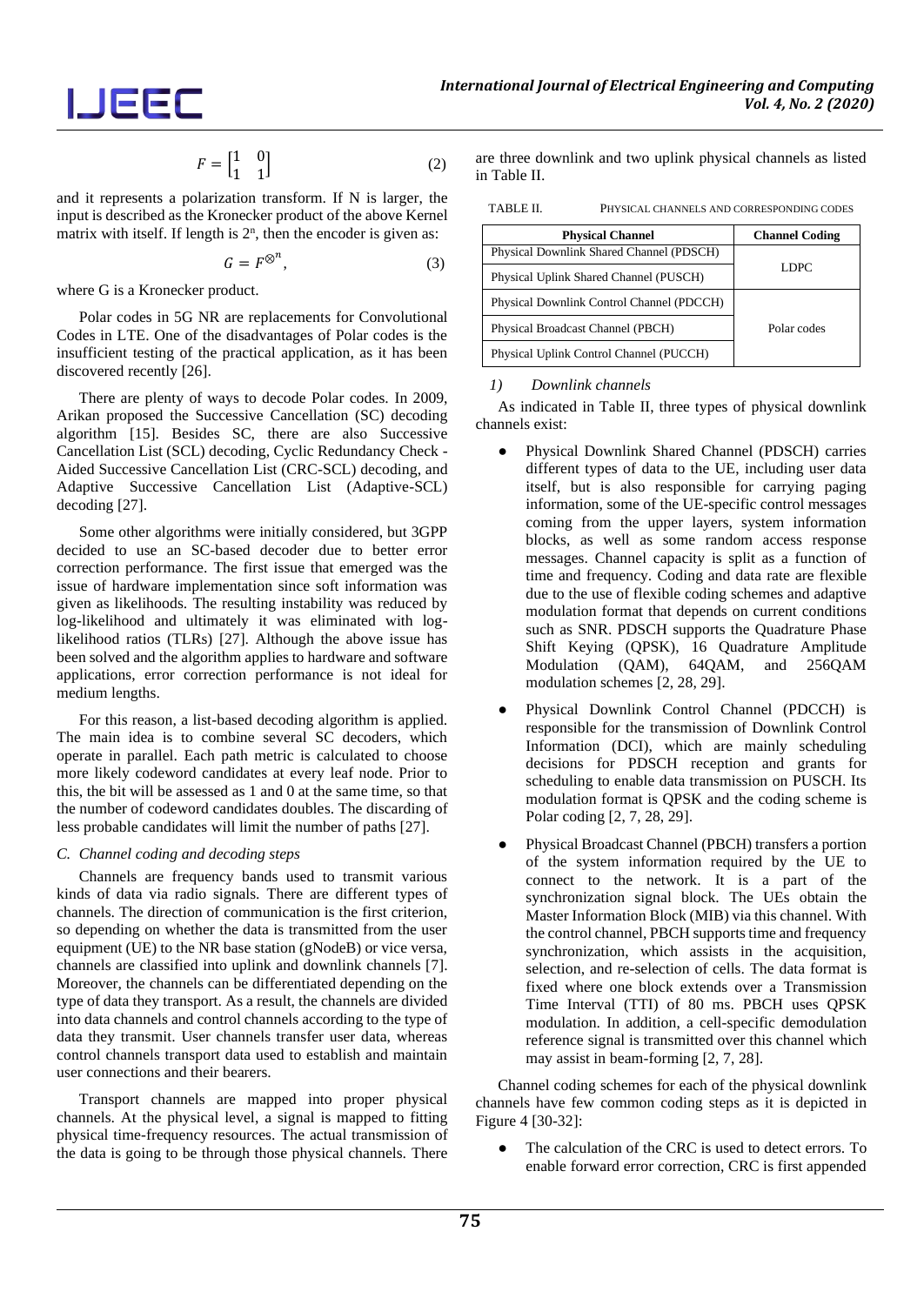to a transfer block. It is calculated based on payload size and number of parity bits and then, in the next step, is attached to the code block. It may be 16 bits long when the transport block size exceeds 3824, or 24 bits long for shorter transport blocks [33].



Figure 4. Common coding steps

- Code block segmentation and code block CRC attachment process are dependent upon the coding scheme:
	- o For PDSCH, where LDPC code is used, maximum code block size depends on the LDPC base graph (base graph  $1 - 8448$  and base graph  $2 - 3840$ ) and the total number of code blocks is estimated based on [33].
	- o For PDCCH, where Polar code is used, after CRC attachment, bits are scrambled with the suitable RNTI (Radio Network Temporary Identifier) coding.
	- o For PBCH, prior to CRC attachment to the transport block, it is necessary to generate the payload and then scramble.
- Channel coding depends on the type of coding techniques used. LDPC code design has been done with high throughput in mind and a strong ability to correct errors. Code rate can vary. When LPDC codes are involved, code blocks are carried to the channel coding block. Polar codes are used to encode control information due to their good performance with short blocks. With Polar codes, information bits are transferred to the channel coding block [23].
- Rate matching functionality is needed to allow an appropriate number of transmitted bits to be selected whenever the amount of available transmission resources changes. This is because of the nature of a cellular system in which conditions change frequently. Rate matching is a step that takes place after channel coding. Every code block is individually rate matched for LDPC codes and in the case of Polar code, every code block is rate matched through interleaving, puncturing, shortening, or repetition [23, 34].

● Code block concatenation is the sequential concatenation of the rate matching outputs for the various code blocks.

At the receiver side, the steps are the opposite of the steps explained [34]:

- Rate recovery is the process of preparing for decoding. It includes reverse code block concatenation and rate matching procedures.
- The decoding depends on the type of channel coding technique used; the same type of decoding will be carried out.
- Code block desegmentation Each code block segment has CRC attached. Before concatenation, CRC is deducted from the segment and then all segments are grouped into one block.
- Transport block CRC decoding checks input block for CRC error. In the absence of errors, the block is regarded as having been successfully decoded.
- *2) Uplink channels*

In the case of physical uplink channels, the processing steps are similar to those used in the physical downlink channels. In this case, the physical uplink channel receives the uplink shared channel codeword. There are two types of physical uplink channels, depending on the type of data passing through them:

- Physical Uplink Shared Channel (PUSCH) is used for transmission of shared data on the uplink (by a UE) and ½ layer control information. PUSCH supports pi/2- Binary Phase Shift Keying (BPSK), QPSK, 16QAM, 64QAM, and 256QAM modulation schemes.
- Physical Uplink Control Channel (PUCCH) main purpose is to serve as an Uplink Control Information (UCI) carrier (i.e., HARQ Acknowledgements (HARQACK), Scheduling Requests (SRs), Radio Resource Control (RRC) signaling messages and Channel State Information (CSI)). The PUCCH uses BPSK or QPSK depending on the PUCCH format and the number of bits

As well as with the downlink signals, coding schemes of uplink signals depend on the applied coding mechanism [2, 7, 8, 31, 32]:

- Code block segmentation and code block CRC attachment:
	- o For PUSCH, the number of parity bits is dependent upon the size of the payload (A):
		- if  $A > 3824$ , CRC length is 24 bits,
		- otherwise, CRC is 16 bits long.
	- o For PUCCH, where Polar coding is used:
		- if  $12 \leq A \leq 19$ , the length of CRC is fixed to 6 bits,
		- if  $A \geq 20$ , CRC length is 11, and
		- if  $A \leq 11$  no CRC bits are included.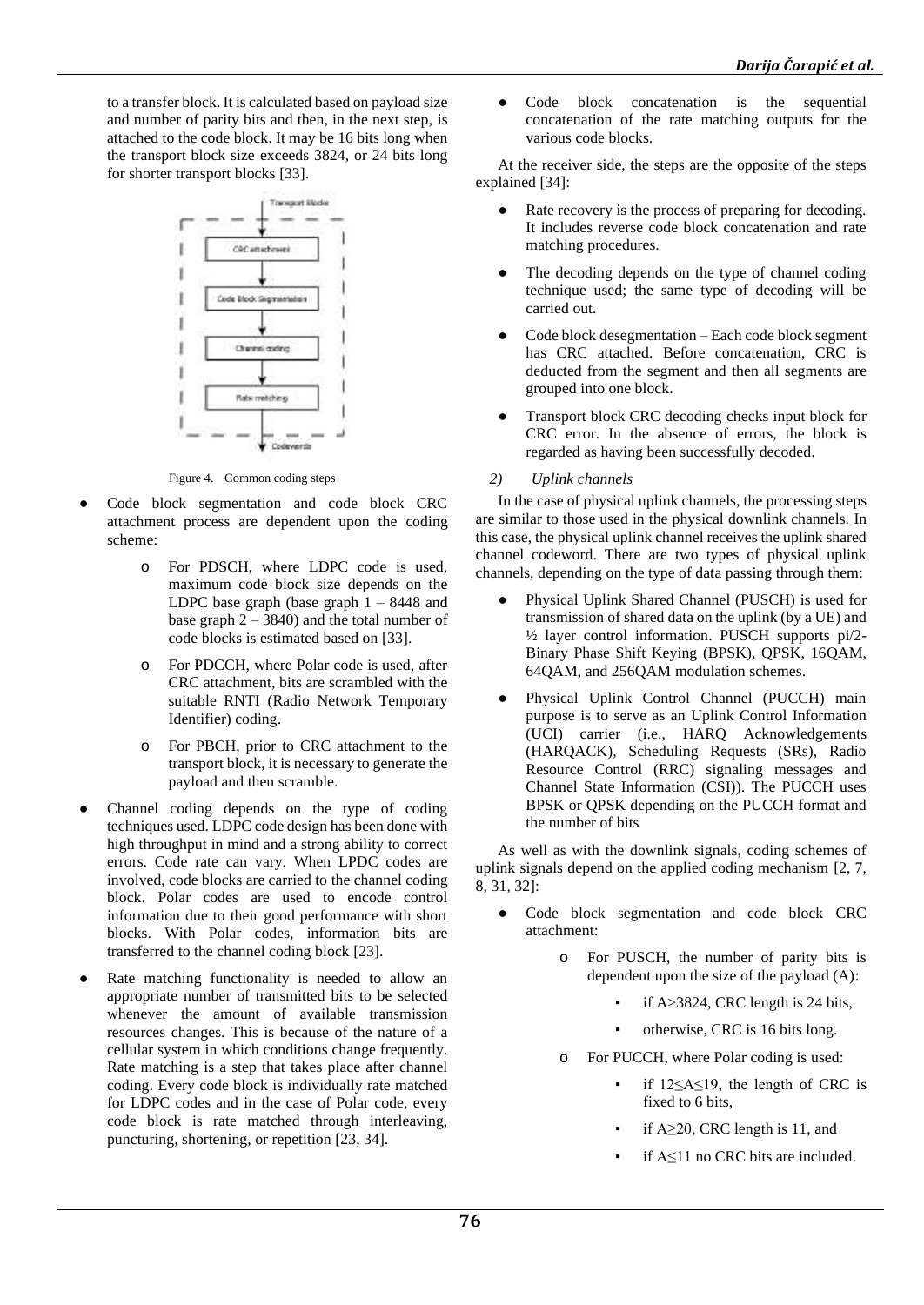

- Channel Coding as previously stated, the PUSCH will use the LDPC code, while the Polar code is applied to PUCCH,
- Rate matching,

 $10<sup>0</sup>$ 

 $10^{-1}$ 

 $10^{-2}$ 

 $10^{-3}$ 

 $10<sup>-1</sup>$ 

 $10^{-5}$ 

**3it Error Rate** 

code rate

 $1/3$ 

 $2/5$ 

 $1/2$ 

3,15

 $2/3$ 

 $3/4$ 

 $4/5$ 

5.16

 $8/9$ 

 $9/10$ 

 $-2$ 

 $\mathbf 0$ 

 $a)$ 

 $\overline{\mathbf{2}}$ 

 $\overline{A}$ 

LDPC, DL, 50 bits

SNR (dB)

Ŕ.

8

10

- Code block concatenation.
- Multiplexing of data and control information ensures that control and data information are mapped to different modulation symbols.
- Channel interleaver implements a time-first mapping of control modulation symbols and frequency-first mapping of data modulation symbols onto the transmit waveform.

At the receiver side, the processing stages of PUSCH and PUCCH correspond to those at the transmitter side.

#### IV. 5G CHANNEL CODING SCHEMES SIMULATIONS

In this paper, a comparative analysis of LDPC and Polar coding schemes for different message lengths and code rates was performed. For simulation purposes, the Additive White Gaussian Noise (AWGN) channel model serves as a noise channel. It has been chosen as it is able to imitate the naturally occurring noise that exists all around us. This noise model is used to simulate the influence of some natural signals, also referred to as background noise on a signal. The fundamental characteristics of the AWGN are stated in its name [15]:

- Additive The signal on the receiver side corresponds to the sent signal to which the noise has been added.
- White The unique power across the entire frequency range, which does not change with different frequencies, is the basic idea that noise represents.
- Gaussian  $-$  Values close to zero are more likely to appear because AWGN follows the Gaussian normal distribution, which means that positive and negative values are possible.
- Noise Signal interferences.

The simulations are carried on considering different message lengths and variable code rates. Shorter messages are typical in IoT application scenarios while long messages are associated with broadband data applications. On the other side, low code rates are practiced in rural areas due to the sparse distribution of base stations, while in urban regions high coding rates have been used (due to the ultra-dense population) [34]. All simulations have been performed using MATLAB [31]. As the quality criterion of a channel code, BER of the coding schemes is plotted against SNR for different message lengths (50, 500, 5000, and 50000 bits) and different code rates {1/3, 2/5, ½, 3/5, 2/3, ¾, 4/5, 5/6, 8/9, 9/10}. Message transmission has been performed using QPSK over the AWGN channel model which variances are estimated from SNR values. The transmission parameters were set according to the 5G numerology. Each simulation was performed for 500 frames and continued until the BER of  $10^{-5}$  is achieved.

Figures 5. and 6. show the LDPC coding of the message of different lengths in downlink and uplink directions, respectively, and obtained BER performances for variable code rates. Both figures illustrate a typical curve - BER decreases with the increase of SNR. In addition, it can be noted that for the longer messages, error correction requirements of desired BER values can be reached at lower SNR values, which confirm the LDPC superiority in case of longer message lengths.

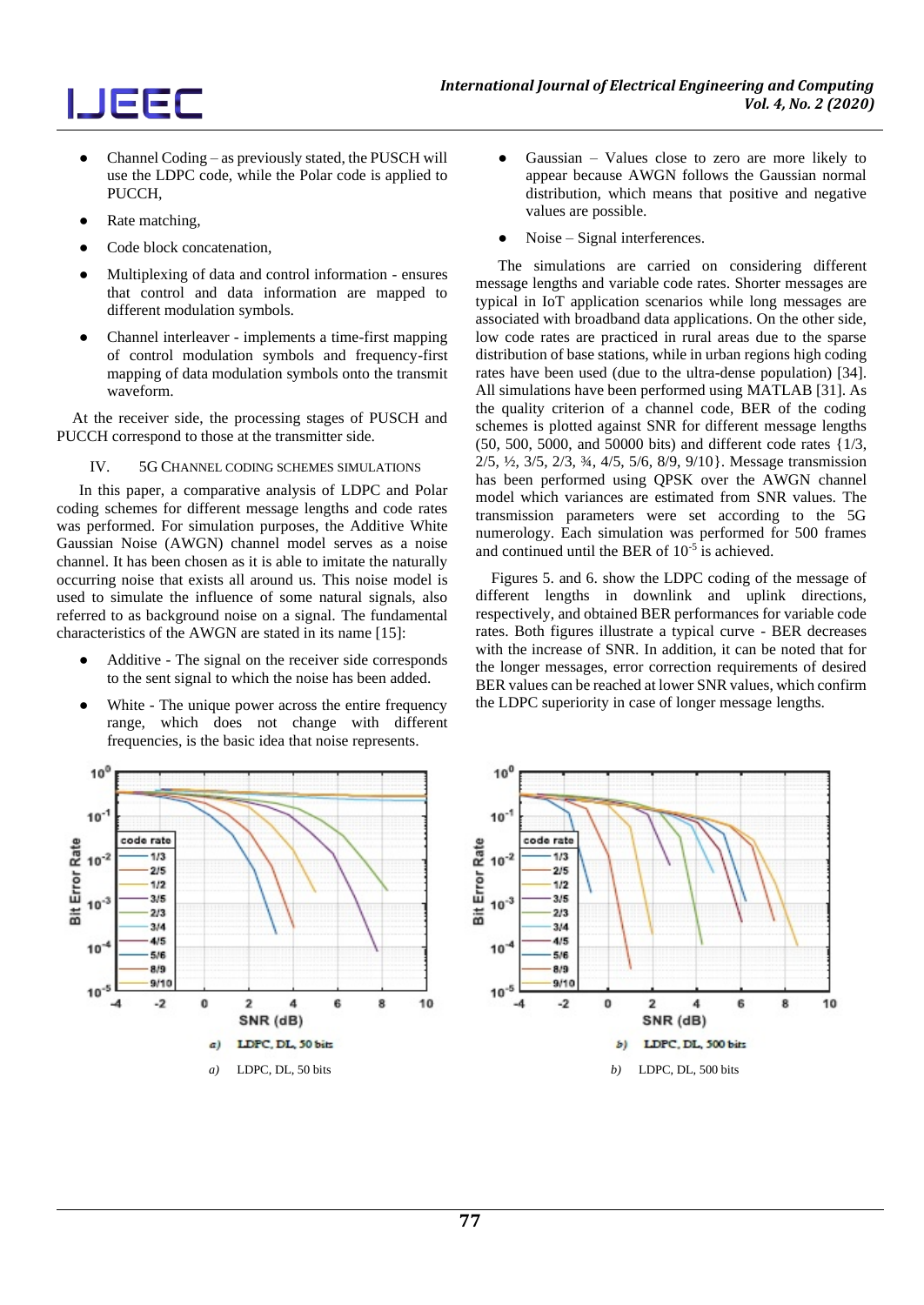

Figure 5. LDPC, downlink - BER performance for variable code rates and different message lengths



Figure 6. LDPC, uplink - BER performance for variable code rates and different message lengths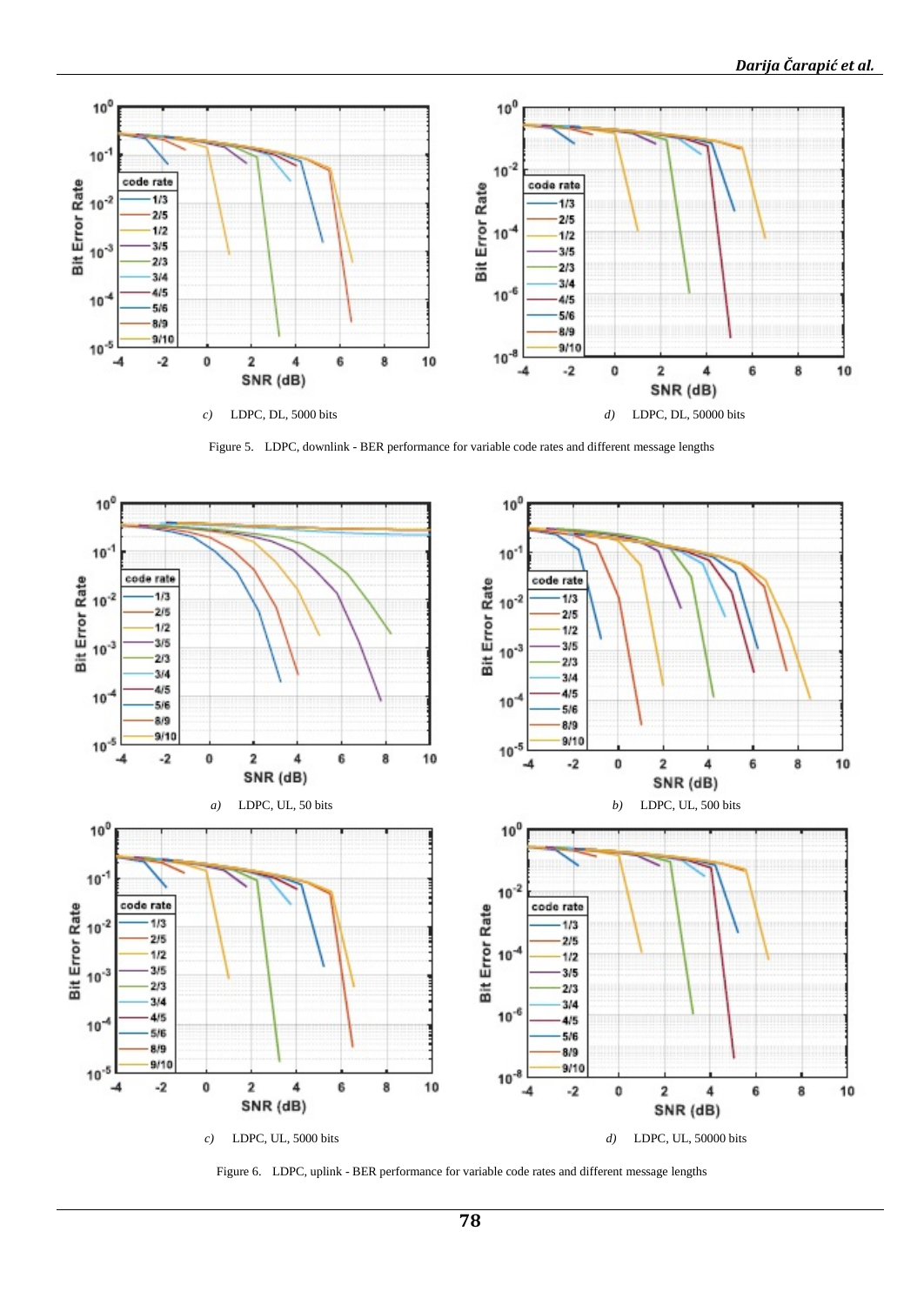# **IJEEC**

In the case of Polar coding, this coding scheme cannot be applied for downlink transmission of 500-, 5000-, and 50000 bits long messages because they exceed the maximum input length for PDCCH that must be less than or equal to 164 (140 information bits + 24-bit CRC). Therefore, BER performance simulation can be done only for a 50 bits long information message (Fig. 7). Simulations have been performed using the CRC-SCL algorithm with the decoder list size L=8.

Fig. 8. shows the simulation results for variable list sizes {1, 2, 4, 8, 16, 32} in the case of 1/2 code rate. Evidently, a larger list size of the CRC-SCL decoder means enhanced Polar coding



Figure 7. Polar coding, downlink – BER performance for 50 bits long message for variable code rates

performance but with a diminishing-returns effect (larger L value means lower error rate, but longer simulation time).

In the uplink directions, the maximum size of input length is 1023 bits which imply that simulations of BER performances can be executed only for 50- and 500 bits long messages (Fig. 9).

From the performed simulations, it is evident that Polar codes are not applicable in the case of long information messages what justifies their use for UCI and DCI transmissions. Figures 7-9. show that BER follows a typical curve - decreases with the higher values of SNR.



Figure 8. Polar coding, downlink – BER performance for 50 bits long message for ½ code rates and variable list sizes L



Figure 9. Polar coding, uplink – BER performance for variable code rates and different message lengths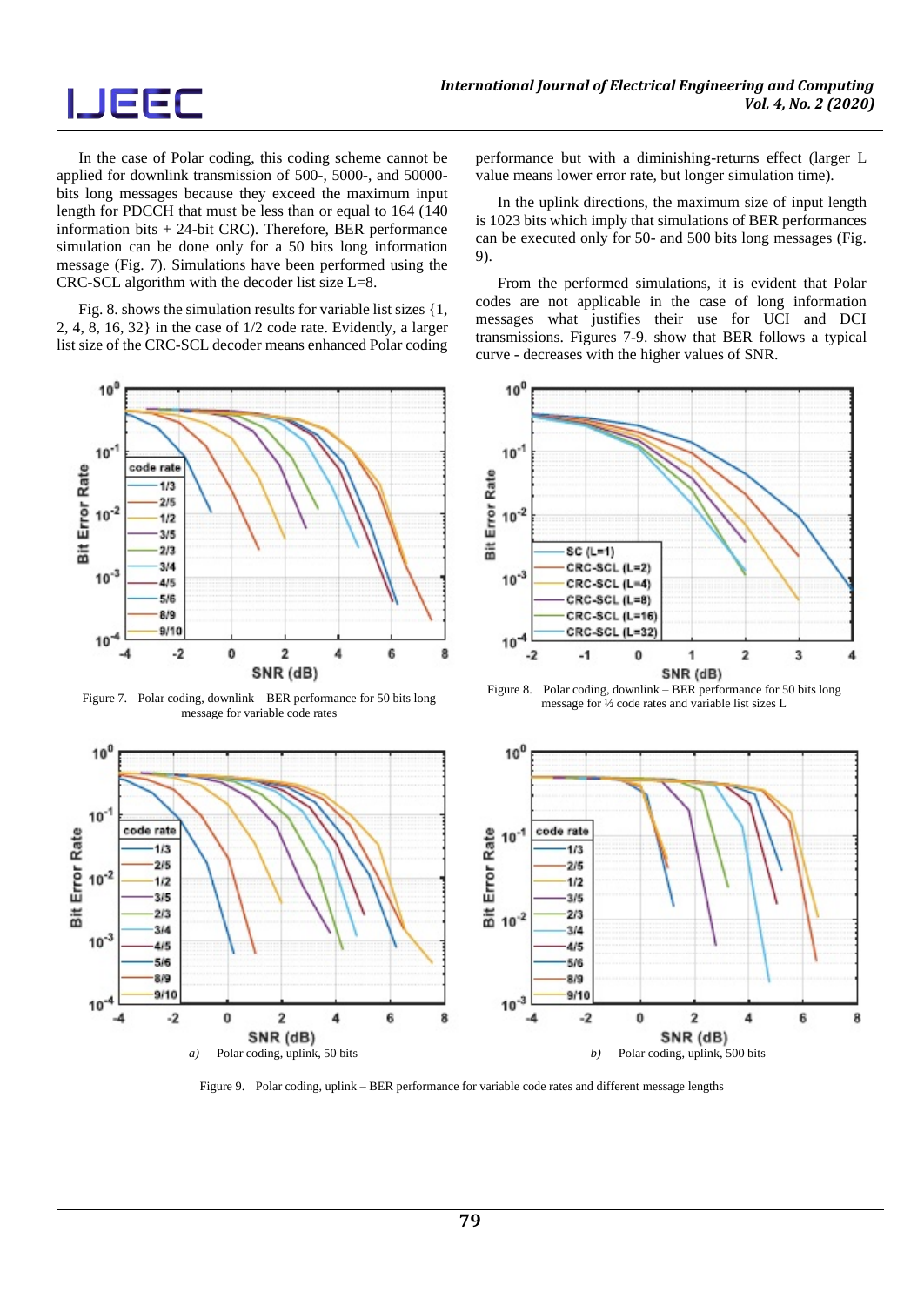Since both coding techniques can be applied for 50 bits long uplink message and 50- and 500 bits long downlink messages, a comparative analysis of LDPC and Polar coding techniques in terms of the BER for several code rates is performed (Fig. 10 and 11). In the case of a short information message, 50-bits long, Polar code outperforms LDPC code in both cases, uplink and downlink transmission (Fig. 10. and Fig. 11. a)). From the waterfall regions (regions where BER falls clearly after a certain SNR) for both coding schemes, it can be seen that the error correction requirements of desired BER in the case of a Polar code application can be achieved at lower SNRs in comparison with LDPC code application. Good error floor performance is another advantage of Polar codes compared to LDPC codes. The error floor region is the region where the BER does not fall as quickly as it used to. It is important to note that LDPC codes with good waterfall characteristics are most affected by the error floor problem. Fig. 10. and Fig. 11. a) clearly present that Polar code outperforms the LDPC code for all investigated code rates of  $\{1/3, 1/2, 2/3, 4/5, 8/9\}$ , in the case of transmitting the short message in both directions.

For the longer message, 500 bits, LDPC shows superiority over Polar code (Fig. 11. b)). From the graph, it can be seen that when the code rate is lower, rate-matched output length (desired code length) is higher and LDPC outperforms Polar codes. For the higher code rates, desired code length decreases, and Polar



codes will perform better at higher SNR values. However, as a longer message is, the LDPC codes have better performance than Polar codes.

The simulation results justify the proposition to use LDPC codes in data channels and Polar codes in control channels.



Figure 10. BER performance for variable code rates: LDPC vs Polar coding, downlink, 50 bits



Figure 11. BER performance for variable code rates: LDPC vs Polar coding, uplink

#### V. CONCLUSION

To achieve fast communication with a minimum of errors across a wide range of 5G applications, channel coding techniques play an immense role. Two channel coding schemes, LDPC and Polar codes have been suggested for use in 5G communication systems. None of them can meet all 5G requirements and the selection of proper channel coding technique is crucial for the achievement of efficient and secure data transmission. The type of application, underlying hardware, and decoding algorithm affect the choice of proper channel code. A good channel code should support a wide variety of data block lengths and data code rates. In this manner, it is possible to avoid using unnecessary data bits and

undesirable code rates that have a negative influence on throughput, latency, energy consumption, and error correction capability.

To demonstrate the selection of the appropriate channel coding scheme, the transfer of variable length messages via PDSCH, PDCCH, PUSCH, and PUCCH (from UE to gNodeB and vice versa) for different code rates has been investigated. The BER results obtained using QPSK for communication over AWGN, as a function of the SNR, demonstrate superior Polar codes BER performance in comparison with LDPC codes when shorter messages are being transmitted. The simulation results regarding the choice of appropriate Polar decoding algorithm have shown that the larger list size L is, the lower errors are achieved. For longer messages, the LDPC code outperform the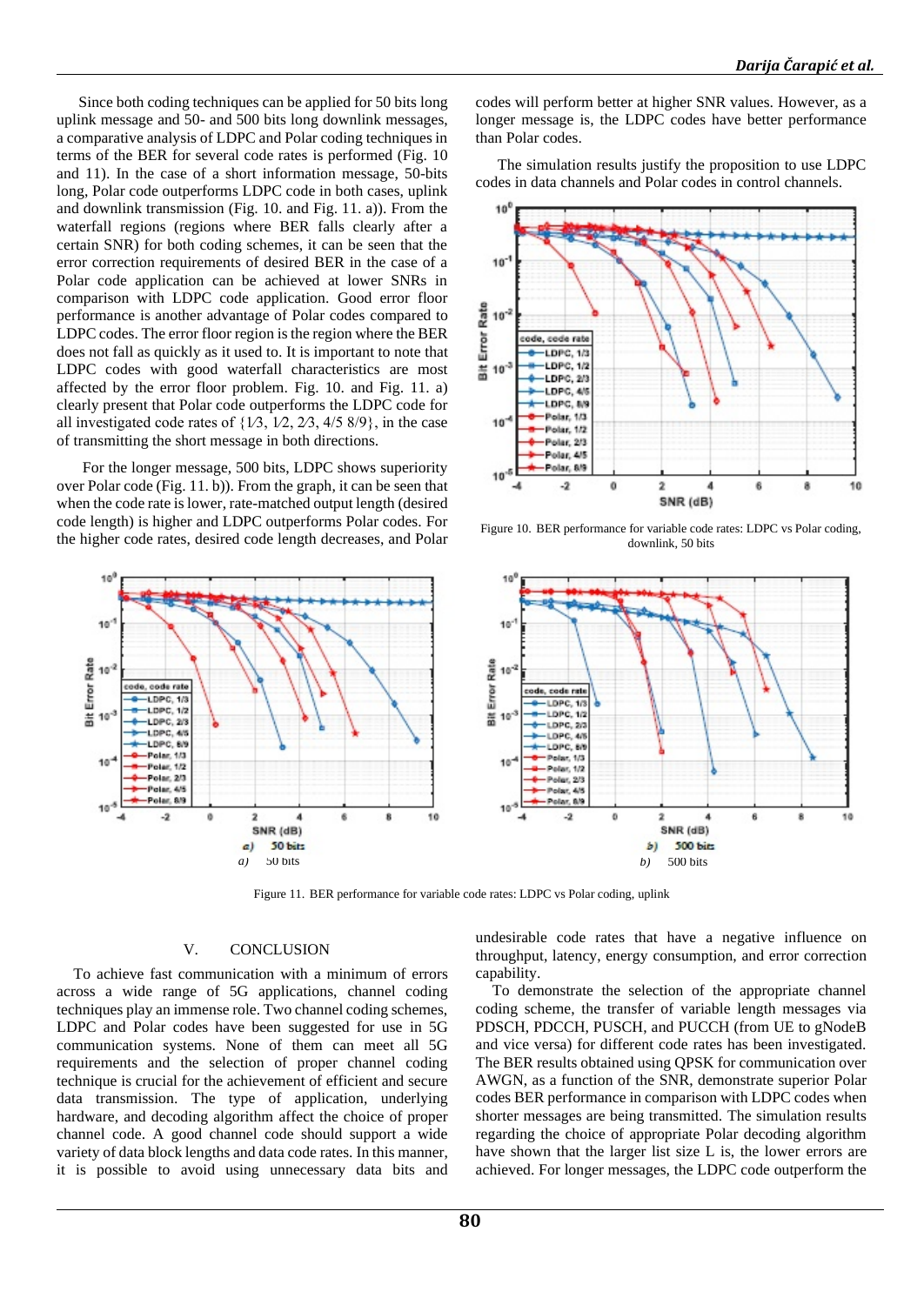Polar codes. The simulation results have confirmed the selection of Polar codes for use in control channels, via short messages are being transmitted, and LDPC code utilization in data channels over long messages are being transferred.

Future work will be focused on the further evaluation of the performances and complexity of the LDPC and Polar codes. The different decoding algorithms and fading channels present a focus of upcoming work.

#### **REFERENCES**

- [1] R. Tadayoni, A. Henten, and J. Sørensen, J.,"Mobile communications On standards, classifications and generations. Telecommunications Policy", 42(3), 253–262, 2018, doi:10.1016/j.telpol.2018.01.001
- [2] E. Dahlman, S. Parkvall and J. Skold, *5G NR: The Next Generation Wireless Access Technology,* Elsevier, 2018
- [3] A. Saravia, "The Evolution of Wireless Telecommunication: From 1G to 5G", Ufinet, 2020, [Online]: https://www.ufinet.com/the-evolution-ofwireless-telecommunication-from-1g-to-5g/
- [4] M. H. Alsharif, and R. Nordin, R. "Evolution towards fifth generation (5G) wireless networks: Current trends and challenges in the deployment of millimetre wave, massive MIMO, and small cells", In *Telecommunication Systems*, 64(4), 617–637, 2016 doi:10.1007/s11235- 016-0195-x
- [5] M. Forcan, M. Maksimović, J. Forcan, and S. Jokić, "5G and Cloudification to Enhance Real-Time Electricity Consumption Measuring in Smart Grid", *28th Telecommunications Forum Telfor,* Belgrade, 2020.
- [6] S Cheng, "Comparative Study on 5G Communication Channel Coding Technology", *3rd International Conference on Mechatronics Engineering and Information Technology (ICMEIT 2019), Advances in Computer Science Research, volume 87, 74-77.*
- [7] Z. B. Kaykac Egilmez, L. Xiang, R. G. Maunder, and L. Hanzo, "The Development, Operation and Performance of the 5G Polar Codes," in *IEEE Communications Surveys & Tutorials*, vol. 22, no. 1, pp. 96-122, 2020, doi: 10.1109/COMST.2019.2960746.
- [8] B. Bertenyi, S. Nagata, H. Kooropaty, X. Zhou, W. Chen, Y. Kim, X. Dai and X. Xu, "5G NR Radio Interface", *Journal of ICT*, Vol. 6 1&2, 31– 58. River Publishers. 2018, doi: 10.13052/jicts2245-800X.613
- [9] 3GPP Release 15 Overview, *IEEE Spectrum* [Online]: https://spectrum.ieee.org/telecom/wireless/3gpp-release-15-overview
- [10] M. Ivezic, "Introduction to 3GPP and 3GPP 5G Releases 15, 16 and 17," 5G Security, 2020, [Online]: https://5g.security/5g-technology/5g-3gppreleases-15-16- 17/#:~:text=Release%2016%20was%20completed%20on,from%20phys

ical%20to%20virtual%20meetings [11] R. Le Maistre, "5G is official: First 3GPP specs approved," LightReading

- 2020. [Online]: https://www.lightreading.com/mobile/5g/5g-is-officialfirst-3gpp-specs-approved/d/d-id/739241
- [12] D. Koziol, and H.-L. Määttänen, "Network Architecture and NR Radio Protocols", In *5G New Radio: A Beam‐based Air Interface* (ed. M. Enscu), 25–93, 2020. doi:10.1002/9781119582335.ch2
- [13] S. Ahmadi, *5G NR Architecture, Technology, Implementation, and Operation of 3GPP New Radio Standards,* Academic Press, Elsevier, 2019
- [14] S. Z. Asif, *5G Mobile Communications Concepts and Technologies*, Taylor & Francis Group, LLC, 2019
- [15] T. Rosenqvist and J. Sloof, *Implementation and evaluation of Polar Codes in 5G*, The author(s) and Karlstad University, 2019, [Online]: https://www.divaportal.org/smash/get/diva2:1323867/FULLTEXT01.pdf
- [16] D. Dukinfield, "Three services from 5G: Massive machine type communications", Cisco 2020. [Online]: https://blogs.cisco.com/sp/3services5gmassmachine
- [17] E. S. Ali Ahmed, *Introduction to Communication Systems: Communication Model, Transmitting Line, and Data Communication,* CreateSpace Independent Publishing Platform, 2015
- [18] Fading Channels, Mathworks [Online]: https://www.mathworks.com/help/comm/ug/fading-channels.html
- [19] C. E. Shannon, "A mathematical theory of communication", *The Bell System Technical Journal,* vol. 27(no. 3), pp. 379-423, 1948.
- [20] R.G. Gallarger, "Low density parity check codes," in *IRE Transactions on Information Theory*, 1962.
- [21] D.J.C. MacKay and R.M. Neal, "Near Shannon limit performance of low density parity check codes," in *Electronic Letters*, Vol. 33, No. 6, March 1997.
- [22] K. Deergha Rao, "Channel coding techniques for wireless communications", Vasavi College of Engineering, Department of ECE, 2 nd edition, 2020.
- [23] J. H. Bae, A. Abotabl, H.-P. Lin, K.-B. Song and J. lee, "An overview of channel coding for 5G NR cellular communications", *APSIPA Transactions on Signal and Information Processing,* vol. 8, e17, pp. 1-14, 2019.
- [24] Z.R.M. Hajiyat, A. Sali, M. Mokhtar, and F. Hashim, "Channel coding scheme for 5G mobile communication system for short length message transmission", *Wireless Pers Commun* 106, pp. 377–400, 2019.
- [25] E. Arikan, "Channel polarization: A method for constructing capacityachieving codes for symmetric binary-input memoryless channels." *IEEE Transactions on Information Theory*, 55(7):3051–3073, July 2009. ISSN 0018-9448. doi:10.1109/TIT.2009.2021379.
- [26] H. Niyagama Gamage, "Waveforms and channel coding for 5G", University of Oulu, Faculty of Information Technology and Electrical Engineering, Department of Communications Engineering. Master's thesis, 2016.
- [27] M. Dhuheir and S. Ozturk, "Polar codes applications for 5G systems", *Journal of Institute Of Science and Technology*, Volume 34, Issue 3, 2018.
- [28] M. Ligurgo, "IoT for 5G: candidate coding schemes", Politecnico Di Torino, Master's thesis in Electronic Engineering, 2017/2018. [Online] https://webthesis.biblio.polito.it/9074/1/tesi.pdf
- [29] 5G data channels: physical; transport; & logical, Electronic Notes, [Online]: https://www.electronics-notes.com/articles/connectivity/5gmobile-wireless-cellular/data-channels-physical-transportlogical.php#:~:text=Physical%20downlink%20control%20channel%2C %20PDCCH,data%20transmissions%20on%20the%20PUSCH
- [30] X. Lin et al., "5G New Radio: Unveiling the Essentials of the Next Generation Wireless Access Technology," in *IEEE Communications Standards Magazine*, vol. 3, no. 3, pp. 30-37, September 2019, doi: 10.1109/MCOMSTD.001.1800036.
- [31] Matlab R2019b, [Online]:
- https://www.mathworks.com/products/new\_products/release2019b.html
- [32] *KT 5th Generation Radio Access; Physical Layer; Multiplexing and channel coding (Release 1).* TS 5G.212 v2.3 (2016-9), KT PyeongChang 5G Special Interest Group (KT 5G-SIG); [Online]: 5G Special Interest Group (KT 5G-SIG); [Online]: https://m.corp.kt.com/data/kthome/business/kt5g/5G\_212\_v2.3.pdf
- [33] 3GPP TS 38.212. "NR; Multiplexing and channel coding." *3rd Generation Partnership Project; Technical Specification Group Radio Access Network*, 2019.
- [34] M. Maksimović, and M. Forcan, "Application of 5G channel coding techniques in smart grid: LDPC vs. polar coding for command messaging", *7th International Conference on Electrical, Electronic and Computing Engineering, IcETRAN 2020,* Belgrade, Čačak, Niš, Novi Sad, 746-751, 2020.



**Darija Čarapić** was born in Foca, Bosnia and Herzegovina, in 1990. She graduated from the Faculty of Electrical Engineering at the University of East Sarajevo, department of Automation and electronics. She is employed in M:tel Banjaluka as a Senior engineer for monitoring systems and service quality control. She is